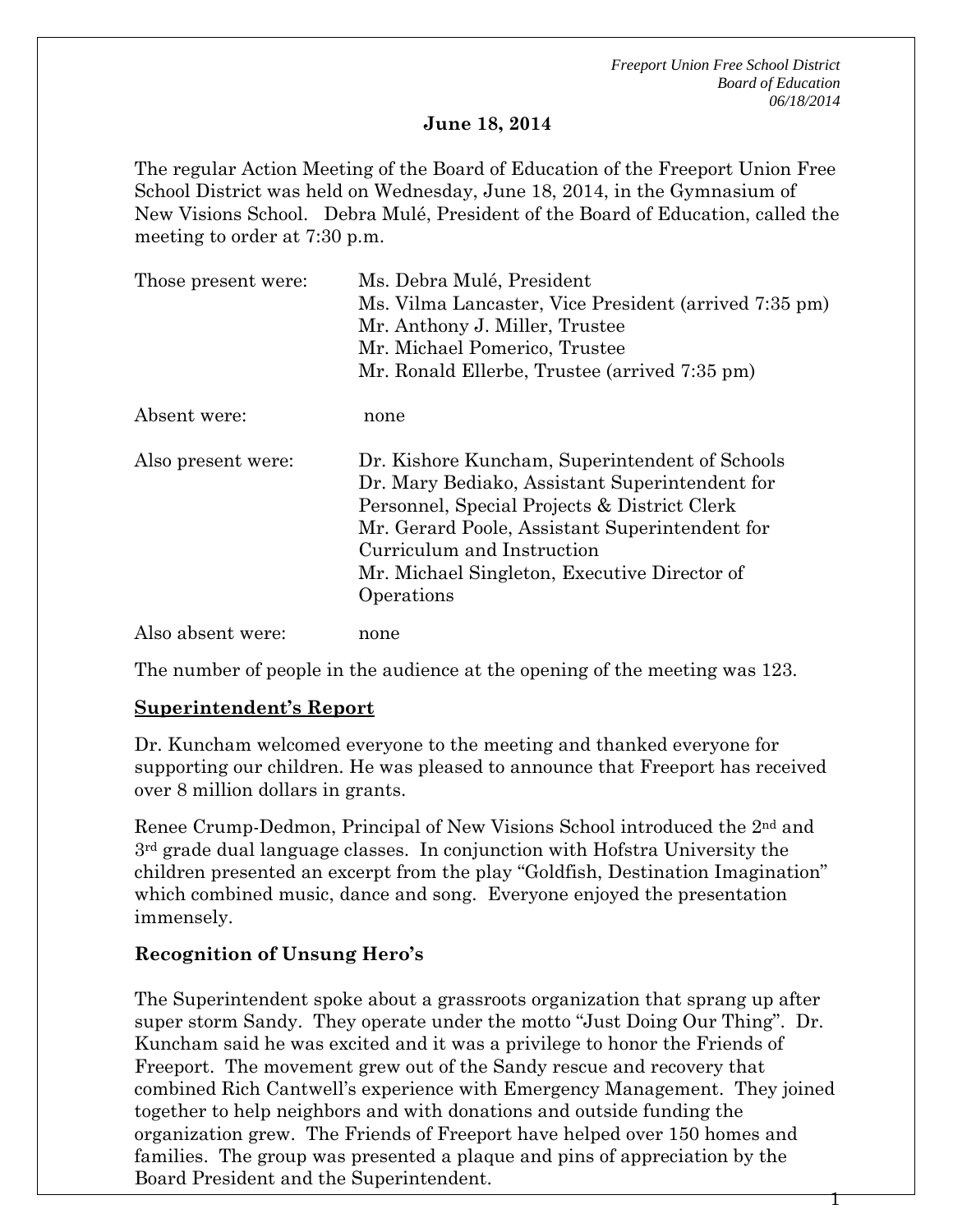The Superintendent then recognized District staff members who were selected by their peers as outstanding individuals who personified the theme of their building for the "Celebrating Success Program." As part of the District Goal, The Monthly Employee Recognition Program was designed to promote morale and recognize individuals who go above and beyond the call of duty. The Principals of each building presented each honoree. The honorees were:

- **Catherine Byrne**, Columbus Avenue, Implementing New Ideas, October 2013
- **Mary Caccioppoli**, Archer Street, Demonstrating Loyalty and Commitment, November, 2013
- **Ingrid Benedetto**, Bayview Avenue, Demonstrating Pride in One's Work, December, 2013
- **Diana Frohman**, Leo F. Giblyn, Demonstrating Innovation and Creativity, January 2014
- **Antonia Pincus**, New Visions, Pitching in to Help a Colleague/Parent, February, 2014
- **Dierdre Loughren**, Carolyn G. Atkinson, Willingly Sharing Information, March 2014
- **Diane Saunders**, Dodd Middle School, Promotes Learning to Full Potential , April , 2014
- **Betsy Funch**, Freeport High School, Demonstrating Effective Leadership, May 2014
- **Debra Ferrugia**, Administration Building, Willingly Sharing Information, June 2014

The Superintendent and the Board presented pins of appreciation to each employee.

At 8:44 p.m. a short break was taken.

The meeting was called back to order at 8569 p.m.

Dr. Kuncham spoke about the ongoing Freeport Armory issue and a bill has again been introduced regarding the use of the building and grounds. We continue to be concerned and want to protect the Freeport Community and its interests.

He continued with another issue regarding Nassau County Assessment Legislation trying to create an escrow fund for the purpose of paying tax certiorari refunds on Class 4 properties (Commercial property). This will also have consequences for the Tax Cap. He asked that everyone continue to call and write their legislators.

# **Amendment to the agenda**

On a motion by Mr. Pomerico and a second by Mr. Ellerbe, a resolution was added to the agenda regarding an Administrative Appointment. The vote was unanimous, Ellerbe, Lancaster, Miller, Mulé and Pomerico.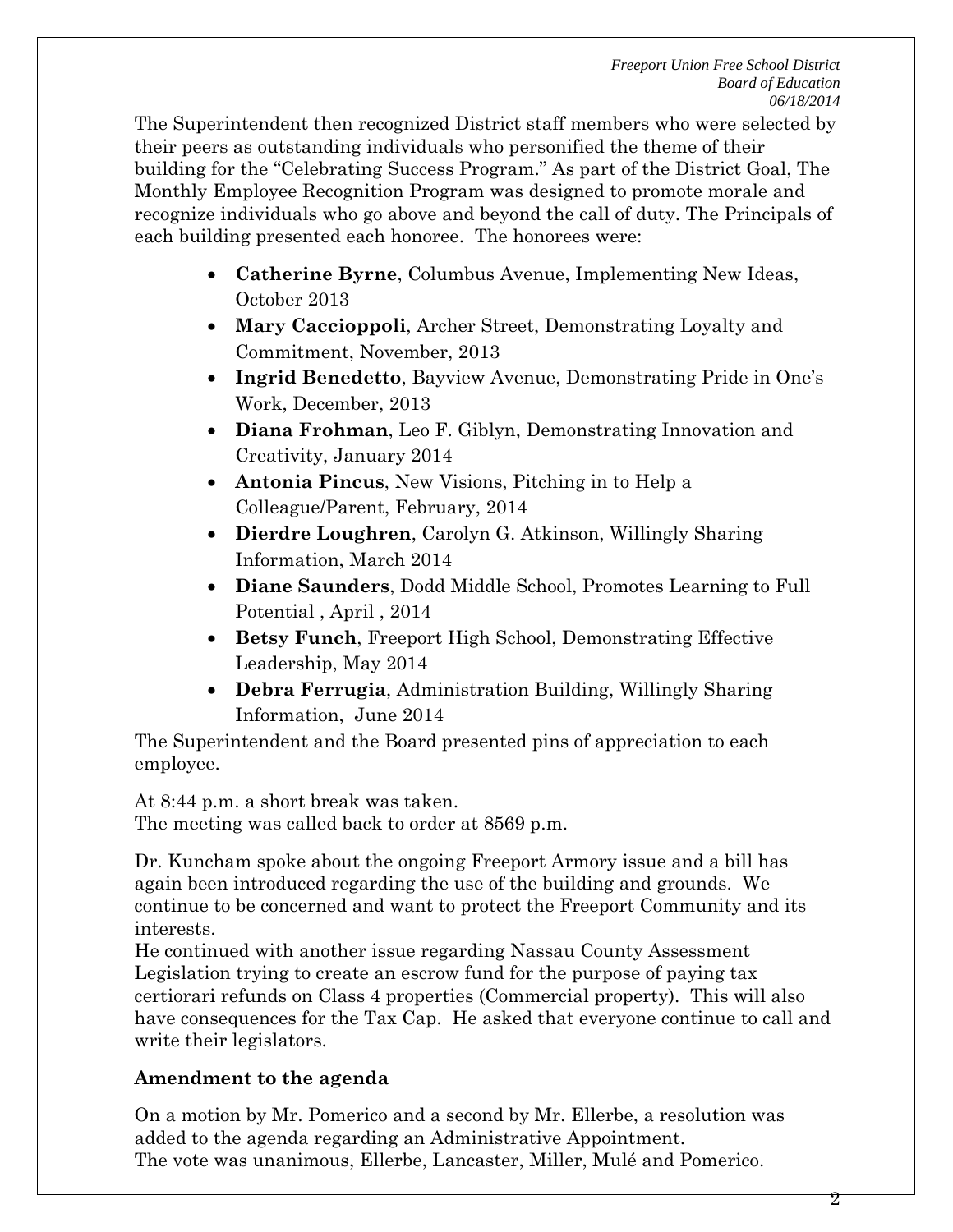The Board accepted the Audit Committee minutes and the Audit Reports.

# **Questions from the Public**

The public was given the opportunity to address the Board of Education. Each speaker was allowed to address the Board for four minutes on the Agenda only. The Board and administration addressed the comments from the public.

#### **Items for Action**

On a motion by Mr. Miller and a second by Mr. Ellerbe the following items were approved on a Consent Agenda. The vote was unanimous, Ellerbe, Lancaster, Miller, Mulé and Pomerico.

#### **Acceptance of the Minutes**

**BE IT RESOLVED** that the Board of Education of the Freeport Union Free School District hereby accepts the minutes of the following meetings as written: May 21, 2014; May 28, 2014; June 4, 2014

#### **Leave of Absence**

**BE IT RESOLVED**, that the Board of Education of the Freeport Union Free School District hereby grants a request for leave of absence as listed below:

**Linda Gooden**, Security Aide, effective May 20, 2014 through June 30, 2014, for health reasons.

## **Resignation of Staff**

**BE IT RESOLVED**, that the Board of Education of the Freeport Union Free School District hereby accepts the letter(s) of resignation from the following staff member(s) as listed below:

**Lauren Muchnick**, Elementary Teacher, effective June 30, 2014, relocating out of state.

**Nilda Gentile,** Teacher Aide, effective June 24, 2014, for personal reasons.

## **Appointment of Instructional Staff - Probationary**

**BE IT RESOLVED**, that the Board of Education of the Freeport Union Free School District, upon the recommendation of the Superintendent, hereby appoints the individuals listed in the attached Appointment of Staff Report - Temporary, in accordance with the rules of the Board of Regents. These individuals shall possess appropriate certification allowing them to serve as teachers in the public schools of New York.

**Kristen Boshko**, Elementary Teacher, (returned from Preferred Eligibility List) (replacing L. Marino, retired) a probationary appointment effective September 1, 2014 through October 12, 2015 with anticipated tenure date of October 13, 2015. Compensation for this position will be on Step 3-1A of the U4D Schedule at \$68,651. Assignment: Archer.

**Samantha Liff,** Elementary Teacher, (returned from Preferred Eligibility List)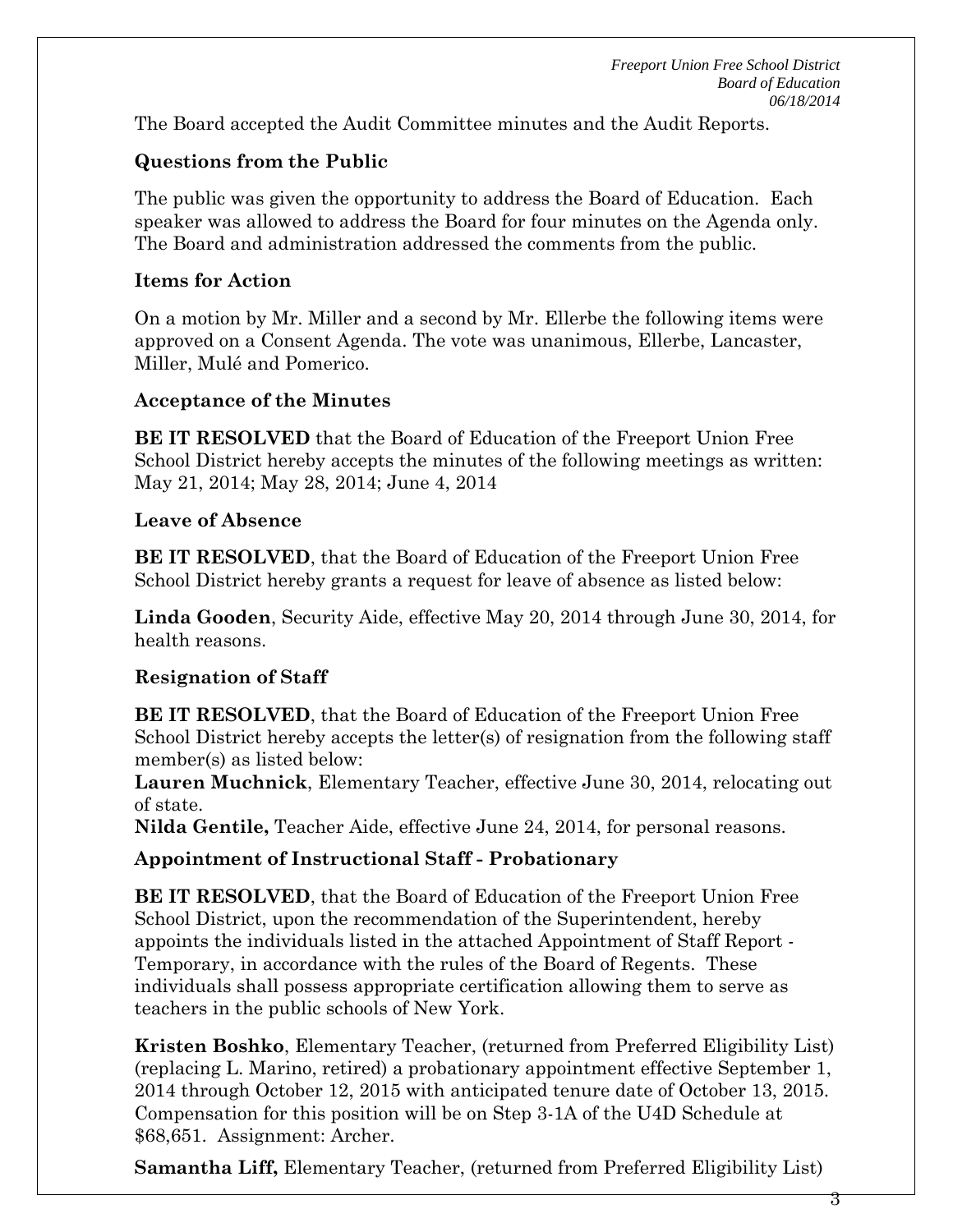(replacing M. J. Gould, retired) a probationary appointment effective September 1, 2014 through August 31, 2016 with anticipated tenure date of September 1, 2016. Compensation for this position will be on Step 1-1A of the U4D Schedule at \$63,301. Assignment: Giblyn.

**Kristin Jones-Thom**, Elementary Teacher, (returned from Preferred Eligibility List) (replacing J. Corbo, transfer) a probationary appointment effective September 1, 2014 through August 31, 2016 with anticipated tenure date of September 1, 2016. Compensation for this position will be on Step 2-2A of the U4D Schedule at \$65,976. Assignment: Bayview.

**Danielle Sekesan**, Social Studies Teacher, (replacing J. Glass, resigned) a probationary appointment effective September 1, 2014 with anticipated tenure September 1, 2015. Compensation for this position will be on Step 2-1C of the U4C Schedule at \$61,440. Assignment: FHS.

**Kristen Hamilton**, English Teacher, (replacing T. Markel, retired) a probationary appointment effective September 1, 2014 with anticipated tenure September 1, 2016. Compensation for this position will be on Step 1-2B of the U4D Schedule at \$65,282. Assignment: FHS.

**Angela Lynam,** English Teacher**,** (returned from Preferred Eligibility List) (replacing M. Spanier, retired) a probationary appointment effective September 1, 2014. Compensation for this position will be on Step 2-2A of the U4D Schedule at \$65,976. Assignment: FHS.

**Jennifer Staehle,** English Teacher, (replacing V. Schack, resigned) a probationary appointment effective September 1, 2014, with anticipated tenure on September 1, 2017. Compensation for this position will be on Step 1-2B of the U4D Schedule at \$65,282. Assignment: FHS.

**Lawrence Bamberger,** Science Teacher, (replacing A. Mitchell, retired) a probationary appointment effective September 1, 2014, with anticipated tenure on September 1, 2017. Compensation for this position will be on Step 1-2A of the U4D Schedule at \$63,301. Assignment: FHS.

**Krista Pitman,** Elementary Teacher, (new) a probationary appointment effective September 1, 2014 with anticipated tenure on September 1, 2016. Compensation for this position will be on Step 1-2A of the U4D Schedule at \$63,301. Assignment: Giblyn.

On a motion by Mr. Miller and a second by Mr. Ellerbe the following item was approved. The vote was; Yea; Ellerbe, Lancaster, Miller and Mulé. Abstention; Pomerico. Nay; none.

**Nicole Pomerico,** Elementary Teacher, (new) a probationary appointment effective September 1, 2014 with anticipated tenure on September 1, 2017. Compensation for this position will be on Step 1-1A of the U4C Schedule at \$53,596. Assignment: Archer.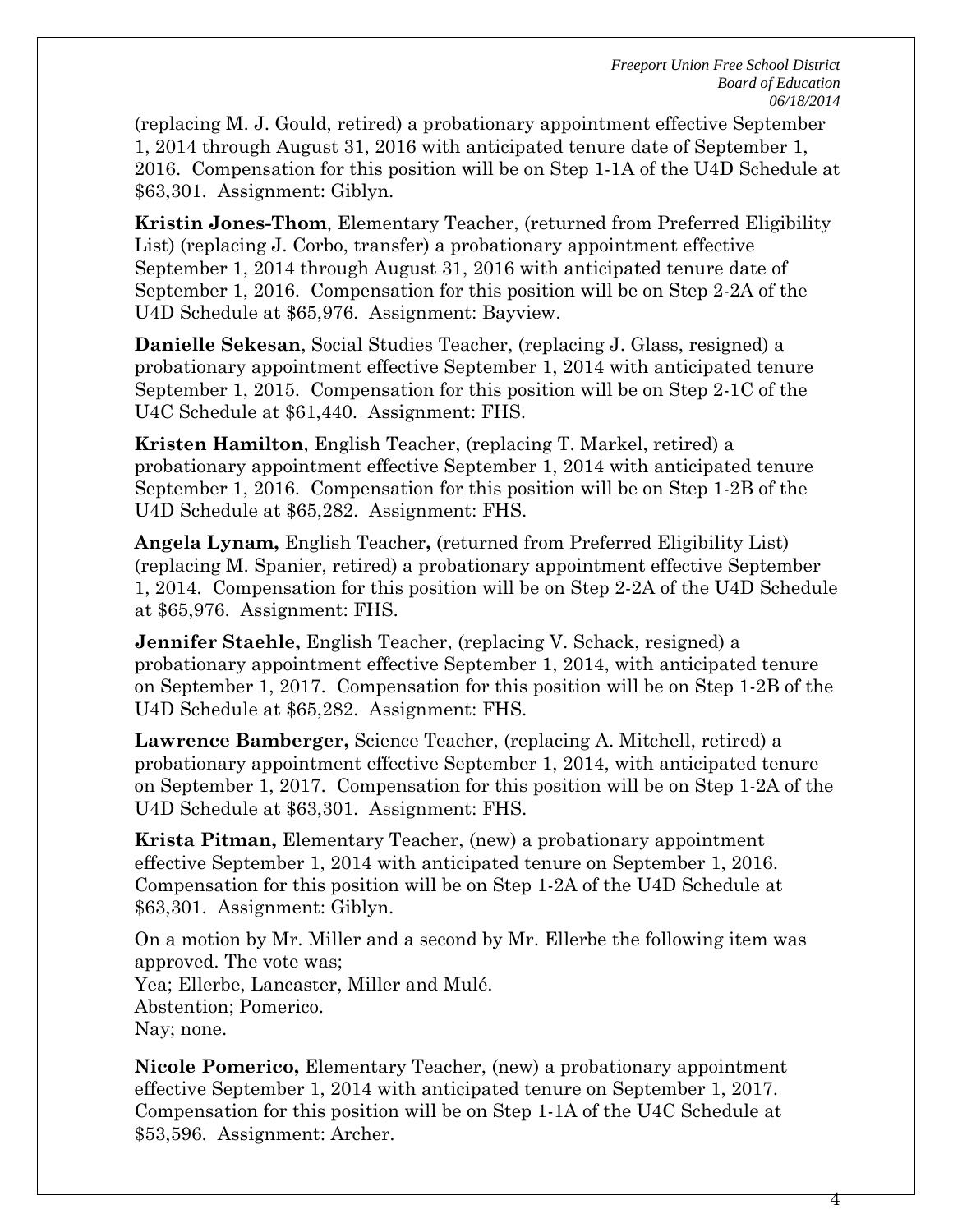On a motion by Mr. Miller and a second by Mr. Ellerbe the following items were approved on a Consent Agenda. The vote was unanimous, Ellerbe, Lancaster, Miller, Mulé and Pomerico.

**Lauren Quezada**, Elementary Teacher, (new) a probationary appointment effective September 1, 2014 with anticipated tenure on September 1, 2016. Compensation for this position will be on Step 1-2A of the U4D Schedule at \$63,301. Assignment: Giblyn.

**Marisa Belasco**, Math Teacher**, (**returned from Preferred Eligibility List) (new) effective September 1, 2014. Compensation for this position will be on Step 5-2A of the U4D Schedule at \$74,024. Assignment: FHS.

## **Appointment of Staff - Temporary**

**BE IT RESOLVED**, that the Board of Education of the Freeport Union Free School District, upon the recommendation of the Superintendent, hereby appoints the individuals listed in the attached Appointment of Staff Report - Temporary, in accordance with the rules of the Board of Regents. These individuals shall possess appropriate certification allowing them to serve as teachers in the public schools of New York.

**Cara Reiss**, Math Teacher, (new) a temporary appointment effective September 1, 2014 through August 31, 2015. Compensation for this position will be on Step 2-2A of the U4D Schedule at \$65,976. Assignment: FHS.

## **Appointment of Staff-Non-Instructional**

**BE IT RESOLVED**, that the Board of Education of the Freeport Union Free School District hereby appoints the individuals as listed, in accordance with Civil Service Rules and Regulations.

**Nyron Creighton,** Security, (replacing M. Barrett, resigned) a probationary appointment effective September 1, 2014 for a period of 26 weeks upon Civil Service approval. Compensation for this position shall be according to the Security Schedule at \$22,560. Assignment: FHS.

## **Appointment of Summer Academy of the Arts/Enrichment Staff**

**BE IT RESOLVED**, that the Board of Education of the Freeport Union Free School District, upon the recommendation of the Superintendent, hereby appoints the individuals listed in accordance with the rules of the Board of Regents. These individuals shall possess appropriate certification allowing them to serve as teachers in the public schools of New York

| Name                 | Position    | <b>Salary</b> |
|----------------------|-------------|---------------|
| Ms. Ruth Breidenbach | Coordinator | \$4,673.70    |
| Dr. Talonda Thomas   | Teacher     | \$3,738.96    |
| Shannon Abramovitz   | Teacher     | \$3,738.96    |
| Michael Young        | Teacher     | \$3,738.96    |
| Adam Rubin           | Teacher     | \$3,738.96    |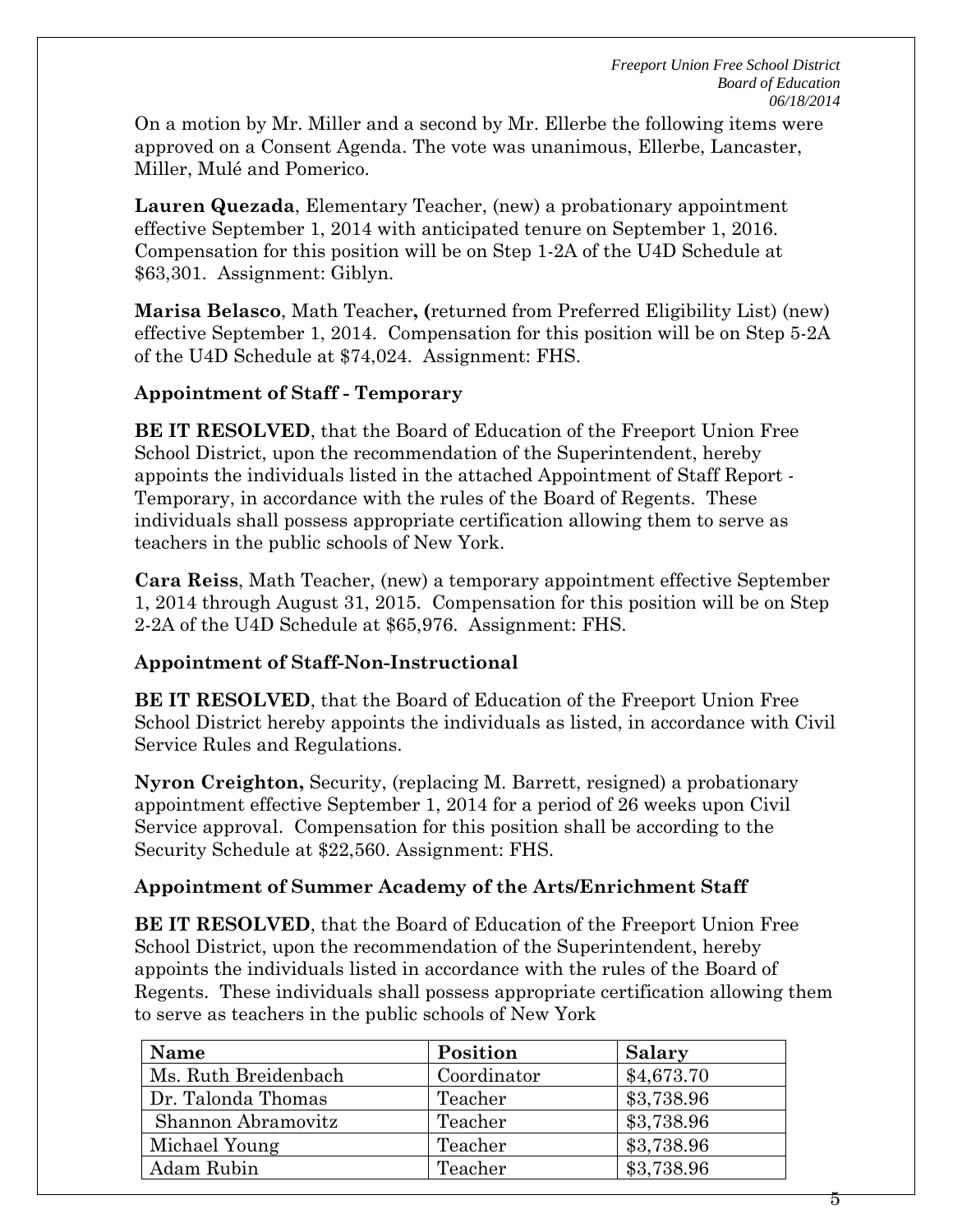| Ronald Federici       | Teacher            | \$3,738.96 |
|-----------------------|--------------------|------------|
| Ms. Jeannie Rodriguez | Teacher            | \$3,738.96 |
| Ms. Geraldine LaPenne | Teacher            | \$3,738.96 |
| Ms. Mahendra Morales  | Teacher            | \$3,738.96 |
| Ms. Vanessa Mannanice | Teacher            | \$3,738.96 |
| Ms. Shenequa Thompson | Teacher            | \$3,738.96 |
| Ms. Michele Mars      | Part-time clerical | \$1,296.00 |
| Ms. Agnes Burgess     | <b>Nurse</b>       | \$3,738.96 |
| Ms. Vida Brizill      | TA                 | \$1,013.04 |

#### **CSE/CPSE Minutes**

**BE IT RESOLVED,** that the Board of Education of the Freeport Union Free School District hereby accepts the minutes of the meetings of the Committees on Special Education and Preschool Special Education for the following dates: April 23, 25, 28, 29, 2014; May 1, 2, 8, 14, 15, 16, 19, 20, 21, 22, 23, 28, 29, 30, 2014; June 2, 3, 8, 2014.

#### **Other Items for Action**

On a motion by Mr. Miller and a second by Mr. Pomerico the following item was approved:

#### **Budget Transfer – General Fund – June, 2014**

**BE IT RESOLVED,** that the Board of Education of the Freeport Union Free School District hereby approves the attached Budget Transfer within the General Fund for June, 2014.

The vote was unanimous, Ellerbe, Lancaster, Miller, Mulé and Pomerico.

On a motion by Ms. Lancaster and a second by Mr. Ellerbe the following item was approved:

**Acceptance of the Internal Audit Report**

**BE IT RESOLVED,** that the Board of Education of the Freeport Union Free School District hereby accepts the Internal Audit Reports.

The vote was unanimous, Ellerbe, Lancaster, Miller, Mulé and Pomerico.

On a motion by Mr. Pomerico and a second by Mr. Ellerbe the following item was approved:

**Disqualification of a Bid - Allstate Enterprises, Inc.**

**WHEREAS,** the Board of Education of the Freeport Union Free School District advertised for bids for QSCB Projects – Toilet Replacements J. W. Dodd Middle School, and Leo F. Giblyn School and opened the bid on May 30, 2014 at 11:00 a.m.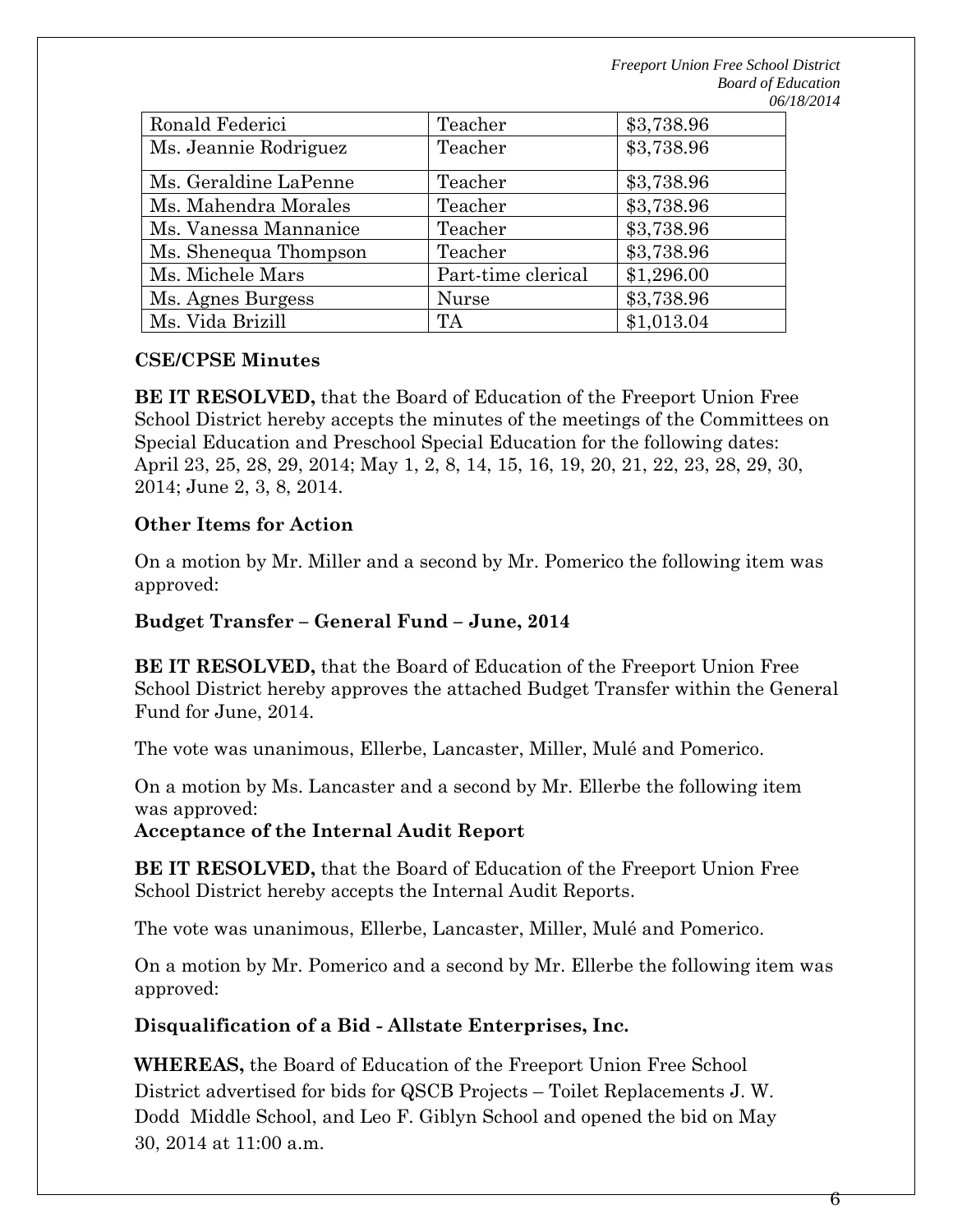**WHEREAS,** said bids were received and opened by the School District on May 30, 2014;

**WHEREAS,** the School District Administration has reviewed the bids submitted by the vendors;

**WHEREAS,** based upon their review, the School District Administration recommends that the Board of Education of the Freeport Union Free School

District rejects the bid as incomplete.

**WHEREAS,** the Board of Education of the Freeport Union Free School District has determined that the best interests of the School District are not

promoted by award of this contract at this time.

The vote was unanimous, Ellerbe, Lancaster, Miller, Mulé and Pomerico.

On a motion by Mr. Ellerbe and a second by Mr. Miller the following item was approved:

#### **Bid Award for Driver Education Road Instruction Services**

**BE IT RESOLVED,** that the Board of Education of the Freeport Union Free School District hereby awards the contract for Driver Education Instruction Services to East Meadow Driving School with a total base bid of \$200 (the lowest responsible bid) per student for the 2014/2015 school year and as recommended in the attached bid specifications.

The vote was unanimous, Ellerbe, Lancaster, Miller, Mulé and Pomerico.

On a motion by Mr. Miller and a second by Ms. Lancaster the following item was approved:

**Bid Award – QSCB Projects / Capital Reserve Fund Projects; Window Replacement at Freeport High School (FHS) Ceiling Replacement at FHS and J.W. Dodd M.S. Interior Elevator at Archer Street School Toilet Room Upgrades – J.W. Dodd M.S. and Leo F. Giblyn**

**BE IT RESOLVED,** that the Board of Education of the Freeport Union Free School District hereby awards the bid for window replacement at Freeport High School with a base bid in the amount of \$444,000 to Arrow Steel Window Co. **BE IT FURTHER RESOLVED,** that the Board of Education of the Freeport Union Free School District awards the bid for Ceiling Replacement at Freeport High School and J. W. Dodd Middle School with a base bid in the amount of \$149,900 to Hi Lume, Inc.

**BE IT FURTHER RESOLVED,** that the Board of Education of the Freeport Union Free School District hereby awards the bid to IJZ Associates, Inc., for Toilet Room Upgrades for the Leo F. Giblyn School with a base bid in the amount of \$145,555 to IJZ Associates, Inc.

 $\mathcal{L}$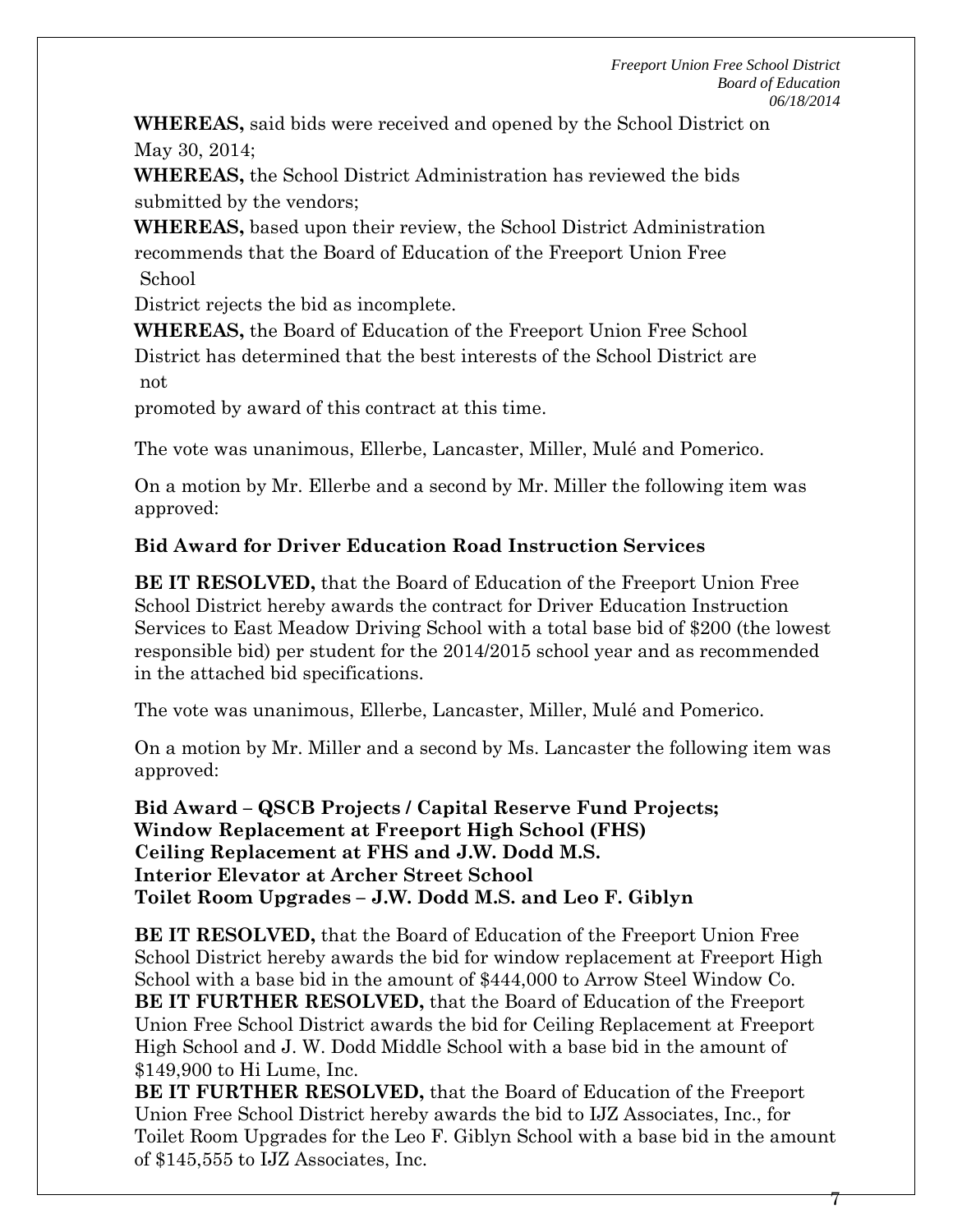**BE IT ALSO FURTHER RESOLVED,** that the Board of Education of the Freeport Union Free School District hereby awards the bid Interior Elevator for the Archer Street School with a base bid in the amount of \$425,000 to Baruti Construction Corp.

The vote was unanimous, Ellerbe, Lancaster, Miller, Mulé and Pomerico.

On a motion by Ms. Lancaster and a second by Mr. Pomerico the following item was approved:

## **Approval of a Dental Plan – Metropolitan Life Insurance Co.**

**BE IT RESOLVED**, that the Board of Education authorizes the District to enroll in the Metropolitan Life Insurance Co. Dental Insurance Plan, for the 2014-2015 School Year, upon mutually acceptable terms and conditions; and

**BE IT FURTHER RESOLVED**, that the Board of Education authorizes the Superintendent of Schools, or his designee, to execute the necessary paperwork to effectuate said enrollment.

The vote was unanimous, Ellerbe, Lancaster, Miller, Mulé and Pomerico.

On a motion by Mr. Pomerico and a second by Mr. Ellerbe the following item was approved:

## **Approval of a Contract for Accounting Services**

**BE IT RESOLVED**, that the Board of Education of the Freeport Union Free School District hereby appoints The Galamery Company, Inc., Certified Public Accountants & Consultants to provide accounting services as per the proposal beginning fiscal year 2013/2014 for a fee of \$13,000 with an option to renew on an annual basis until fiscal year 2017/2018.

The vote was unanimous, Ellerbe, Lancaster, Miller, Mulé and Pomerico.

On a motion by Mr. Ellerbe and a second by Mr. Miller the following item was approved:

## **Transfer of Funds to Reserves for the Fiscal Year 2013-2014**

## **Capital Reserve Fund (Facilities Improvement Program)**

**BE IT RESOLVED**, that the Board of Education of the Freeport Union Free School District hereby authorizes the transfer up to \$1,500,000 to the Capital Reserve Fund from the District's existing fund balance to finance Capital Reserve Fund (Facilities Improvement Program) – Freeport Public Schools, for the purpose of building renovations.

# **Retirement Contribution Reserve**

**BE IT RESOLVED,** that the Board of Education of the Freeport Union Free School District hereby authorizes the transfer up to \$1,000,000 to the Retirement Contribution Reserve from the District's existing fund balance to finance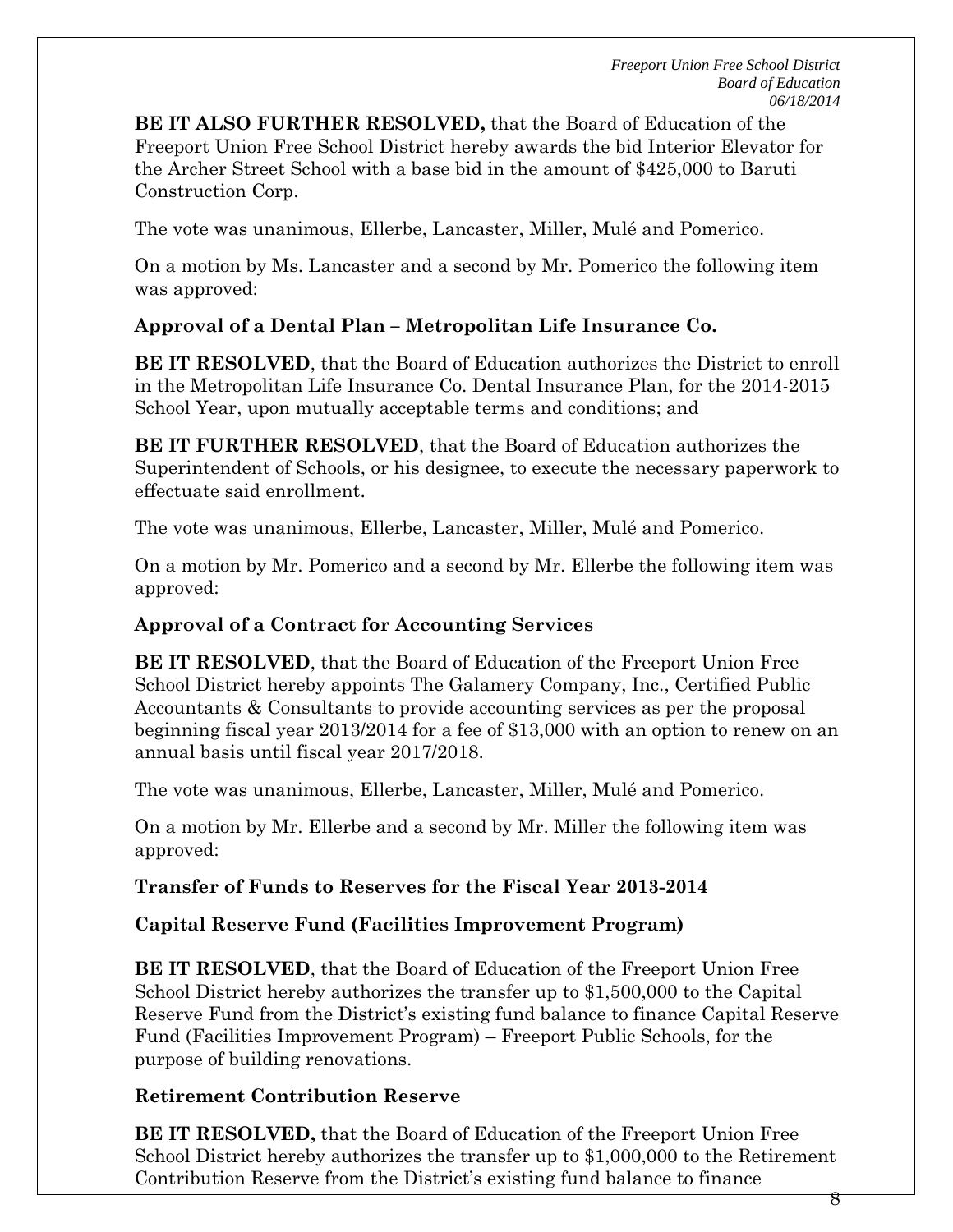retirement contributions to the New York State and Local Employees' Retirement System.

#### **Worker's Compensation Reserve**

**BE IT RESOLVED,** that the Board of Education of the Freeport Union Free School District hereby authorizes the transfer up to \$1,000,000 to the Worker's Compensation Reserve from the District's existing fund balance to finance worker's compensation claims to employees.

#### **Unemployment Reserve**

**BE IT RESOLVED,** that the Board of Education of the Freeport Union Free School District hereby authorizes the transfer up to \$200,000 to the Unemployment Reserve from the District's existing fund balance to finance unemployment claims to employees.

The vote was unanimous, Ellerbe, Lancaster, Miller, Mulé and Pomerico.

On a motion by Mr. Miller and a second by Ms. Lancaster the following item was approved:

#### **Ratification of a Memorandum of Agreement**

**BE IT RESOLVED**, that the Board of Education of the Freeport Union Free School District hereby ratifies the Memorandum of Agreement and the amended Memorandum of Agreement between the Freeport Teacher Aide & Assistants Association and the Freeport Union Free School District dated June 13, 2014. This agreement is effective and covers the period of July 1, 2014 through June 30, 2017.

**BE IT ALSO RESOLVED**, that the Board of Education of the Freeport Union Free School District hereby authorizes the Superintendent of Schools to sign said agreement.

The vote was unanimous, Ellerbe, Lancaster, Miller, Mulé and Pomerico.

On a motion by Ms. Lancaster and a second by Mr. Pomerico the following item was approved:

## **Adoption of the Revised Code of Conduct**

**BE IT RESOLVED,** that the Board of Education of the Freeport Union Free School District hereby adopts the revised Code of Conduct for 2014-2015 School Year.

The vote was unanimous, Ellerbe, Lancaster, Miller, Mulé and Pomerico.

On a motion by Mr. Pomerico and a second by Ms. Lancaster the following item was approved: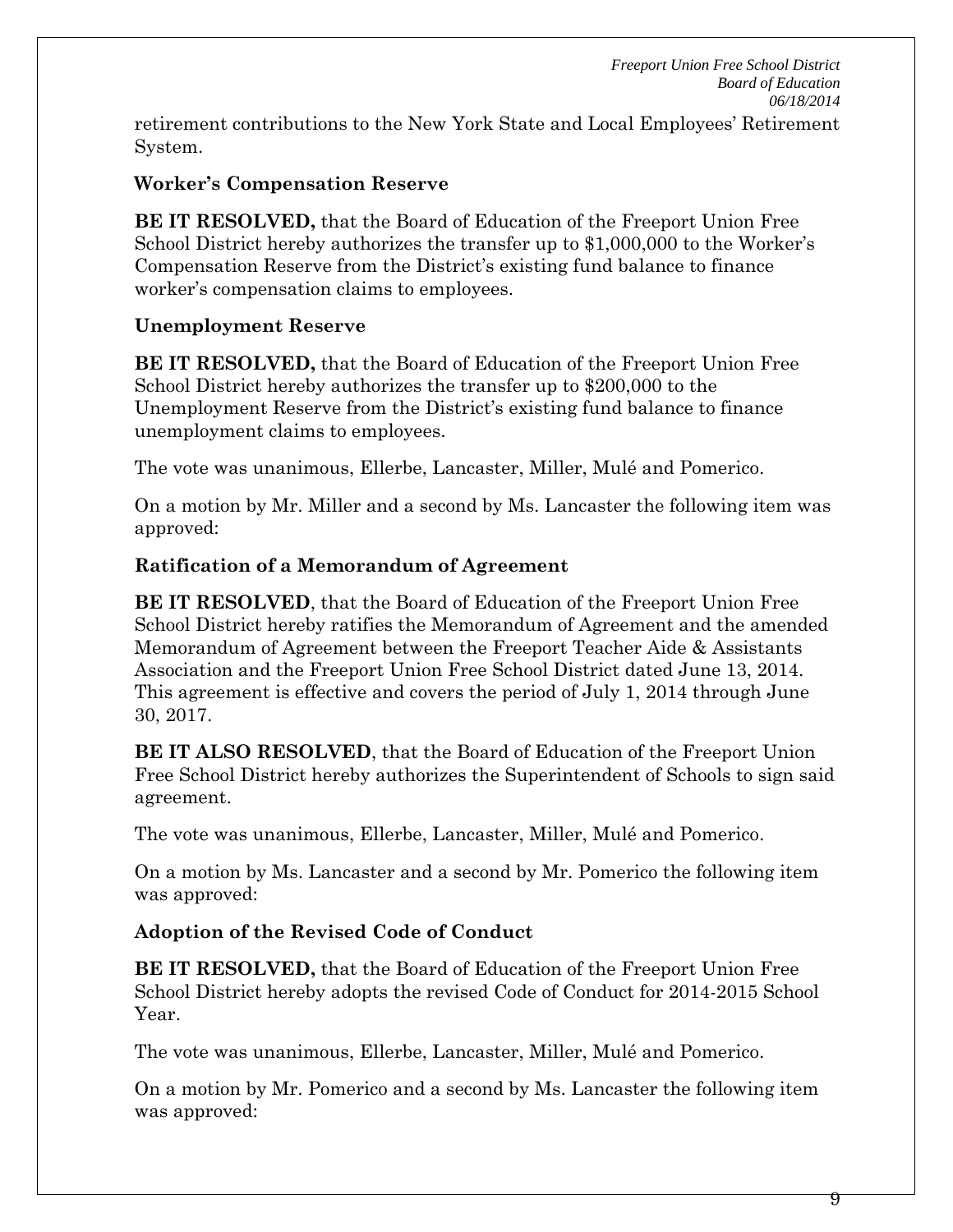# **Approval of a Consultant**

**BE IT RESOLVED,** that the Board of Education hereby approve the agreement between the following consultant(s) and the Freeport Union Free School District, as per the following list for; and

**BE IT FURTHER RESOLVED**, that the Board of Education authorizes the Superintendent (or his designee) to execute said agreements on its behalf.

| Consultant | <b>Schools</b> | <b>Services Provided</b> | <b>Total Cost</b> | <b>Funding Source</b> |
|------------|----------------|--------------------------|-------------------|-----------------------|
| John Riss  | FHS            | Musical Accompanist      | \$608             | General Fund          |
| John Riss  | FHS            | Musical Conductor        | \$608             | General Fund          |

The vote was unanimous, Ellerbe, Lancaster, Miller, Mulé and Pomerico.

On a motion by Mr. Pomerico and a second by Mr. Ellerbe the following item was approved:

## **Granting of Tenure**

**BE IT RESOLVED,** that the Board of Education of the Freeport Union Free School District hereby grants tenure status to the following individual(s):

| <b>NAME</b>                  | <b>SCHOOL</b> | <b>TENURE AREA</b>                             | <b>TENURE DATE</b> |  |
|------------------------------|---------------|------------------------------------------------|--------------------|--|
| Administrator(s)             |               |                                                |                    |  |
| Alice Kane                   | District Wide | Director of Pupil<br><b>Personnel Services</b> | July 1, 2014       |  |
|                              |               | Teacher(s)                                     |                    |  |
| Kristen Anisis               | <b>FHS</b>    | English                                        | September 1, 2014  |  |
| Luz Jerez-Anello             | <b>NV</b>     | <b>ESL</b>                                     | September 1, 2014  |  |
| Michael Addiego              | <b>FHS</b>    | Special Education                              | September 12, 2014 |  |
| <b>Teaching Assistant(s)</b> |               |                                                |                    |  |
| <b>NAME</b>                  | <b>SCHOOL</b> | <b>TENURE AREA</b>                             | <b>TENURE DATE</b> |  |
| Adrienne<br>Weinstein        | Archer        | Teaching<br>Assistant                          | September 1, 2014  |  |
| Maria DeBlasio               | Bayview       | Teaching<br>Assistant                          | September 1, 2014  |  |
| Virginia<br>Ramkissoon       | Bayview       | Teaching<br>Assistant                          | September 1, 2014  |  |
| Diana Toback                 | Archer        | Teaching<br>Assistant                          | September 1, 2014  |  |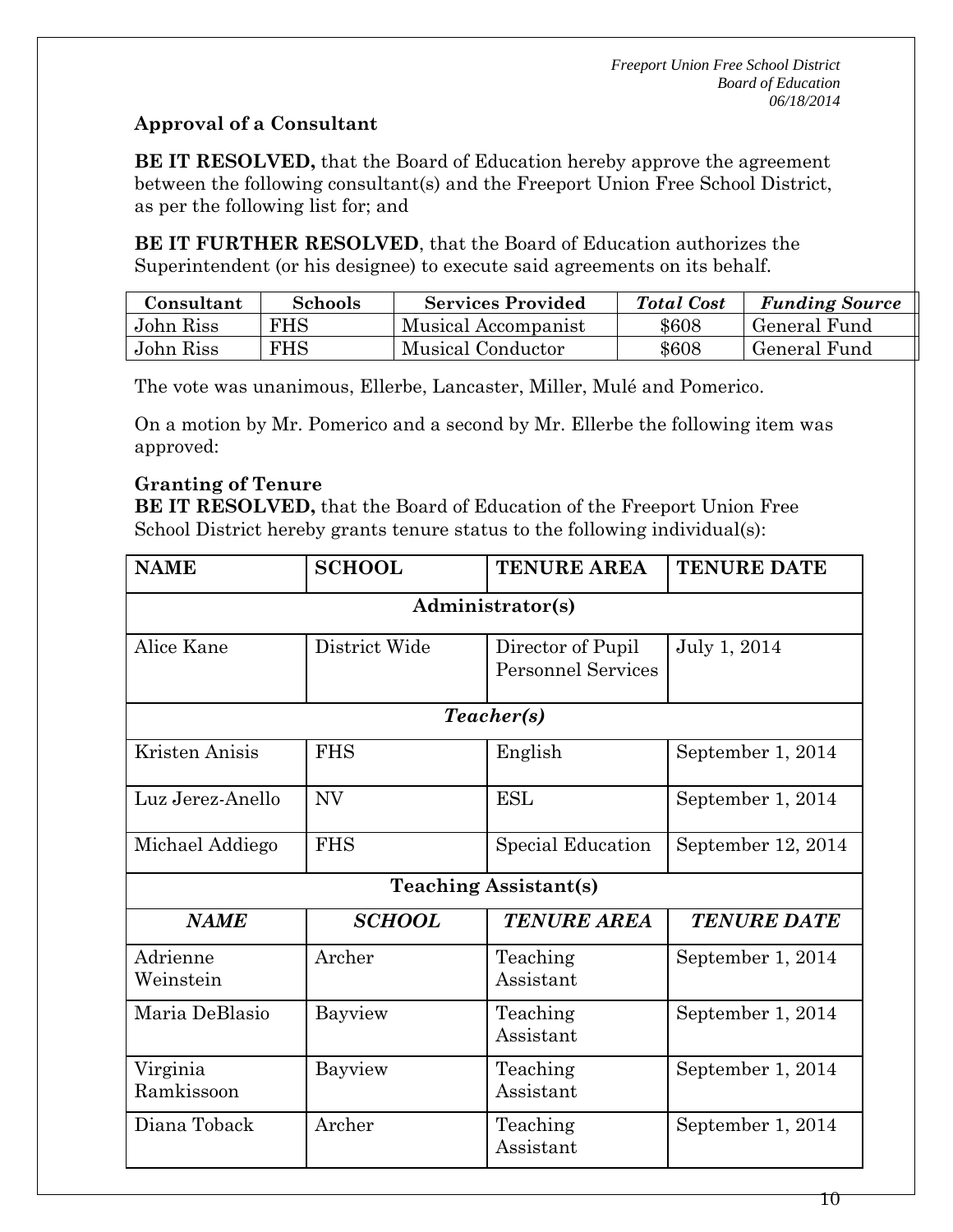| Jessica Rathbun  | Giblyn     | Teaching<br>Assistant | September 1, 2014  |
|------------------|------------|-----------------------|--------------------|
| Tiffany Grimes   | <b>NV</b>  | Teaching<br>Assistant | September 1, 2014  |
| Portland Lawson  | <b>FHS</b> | Teaching<br>Assistant | September 6, 2014  |
| Felice Walsh     | Bayview    | Teaching<br>Assistant | September 12, 2014 |
| Mary Beth Errico | <b>FHS</b> | Teaching<br>Assistant | September 29, 2014 |

The vote was unanimous, Ellerbe, Lancaster, Miller, Mulé and Pomerico.

On a motion by Mr. Ellerbe and a second by Mr. Miller the following item was approved:

## **Approval of an Interim Director of the Arts**

**BE IT RESOLVED,** that the Board of Education of the Freeport Union Free School District hereby approves Anne Marie Hudley Simmons to serve in the capacity of an Interim Director of the Arts, effective July 1, 2014, at a per diem rate of \$600.

The vote was unanimous, Ellerbe, Lancaster, Miller, Mulé and Pomerico.

On a motion by Mr. Miller and a second by Ms. Lancaster the following item was approved:

## **Retirement of Staff**

**BE IT RESOLVED,** that the Board of Education of the Freeport Union Free School District hereby accepts the letter of resignation for the purpose of retirement from the following staff member as listed:

**Allan Brimer**, Math Specialist, effective August 20, 2014, after serving the children of Freeport for 40 years.

**Catherine Player**, Stenographic Secretary, effective July 7, 2014, after serving the children of Freeport for more than 20 years.

The vote was unanimous, Ellerbe, Lancaster, Miller, Mulé and Pomerico.

## **Questions from the Public**

The public was given the opportunity to address the Board of Education. Each speaker was allowed to address the Board for four minutes on any topic.

## **Executive Session**

At 9:37 p.m. Mr. Miller moved to adjourn to executive session for eight specific matters of personnel and one matter of negotiations.